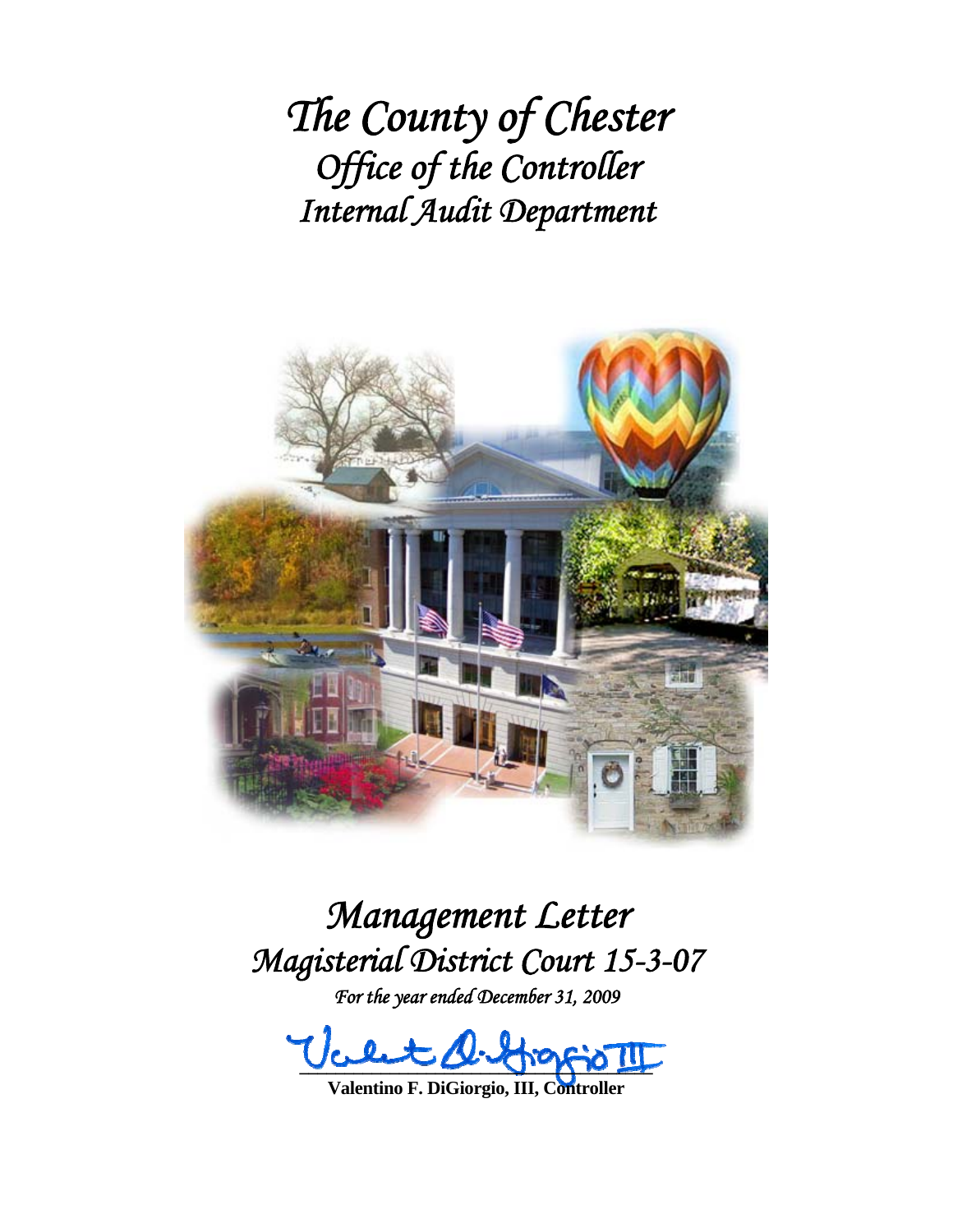#### **To: Magisterial District Judge Nancy A. Gill**

#### *Introduction*

On July 21, 2010, Internal Audit completed an audit of Magisterial District Court 15-3-07 (*District Court*). Carissa M. Petrelia was the auditor-in-charge and was assisted by 1 additional audit staff member. Internal Audit is required by the Pennsylvania County Code to review district courts annually to ensure compliance with policies and procedures mandated by the Administrative Office of Pennsylvania Courts and/or District Justice Administration and to assess their overall internal control structure. The scope of our audit included a review of the following:

- Cash and Petty Cash
- Undisbursed Funds
- Cash Receipts
- Manual Receipts
- Cash Disbursements
- Voided Transactions
- Overall Compliance.

We conducted our audit in accordance with generally accepted auditing standards and standards applicable to financial audits contained in Government Auditing Standards published by the Comptroller of the United States. We have also issued our Independent Auditor's Report on Compliance and Internal Control over Financial Reporting concurrent with this Management Letter. Disclosures and other information in that Report (also dated July 21, 2010) should be considered in conjunction with this Management Letter.

#### *Executive Summary*

The management and staff of the *District Court* are, in all material respects, in compliance with policies and procedures set forth by the Administrative Office of Pennsylvania Courts and directives imposed by District Judge Administration. Minor findings involving internal controls and compliance are included within this Management Letter. Based on Internal Audit's testing and observations, it is our opinion that these deficiencies are not the result of negligence or deliberate misconduct, but are instead the consequence of one or more of the following:

- Oversight
- Human Error.

Internal Audit would like to thank the management and staff of the *District Court* for their cooperation and assistance during the course of this audit. We have provided herein a copy of our "Audit Findings" and "Recommendations" for your review and comment.

Please feel free to contact our office at (610) 344-6064 should you have any questions or concerns.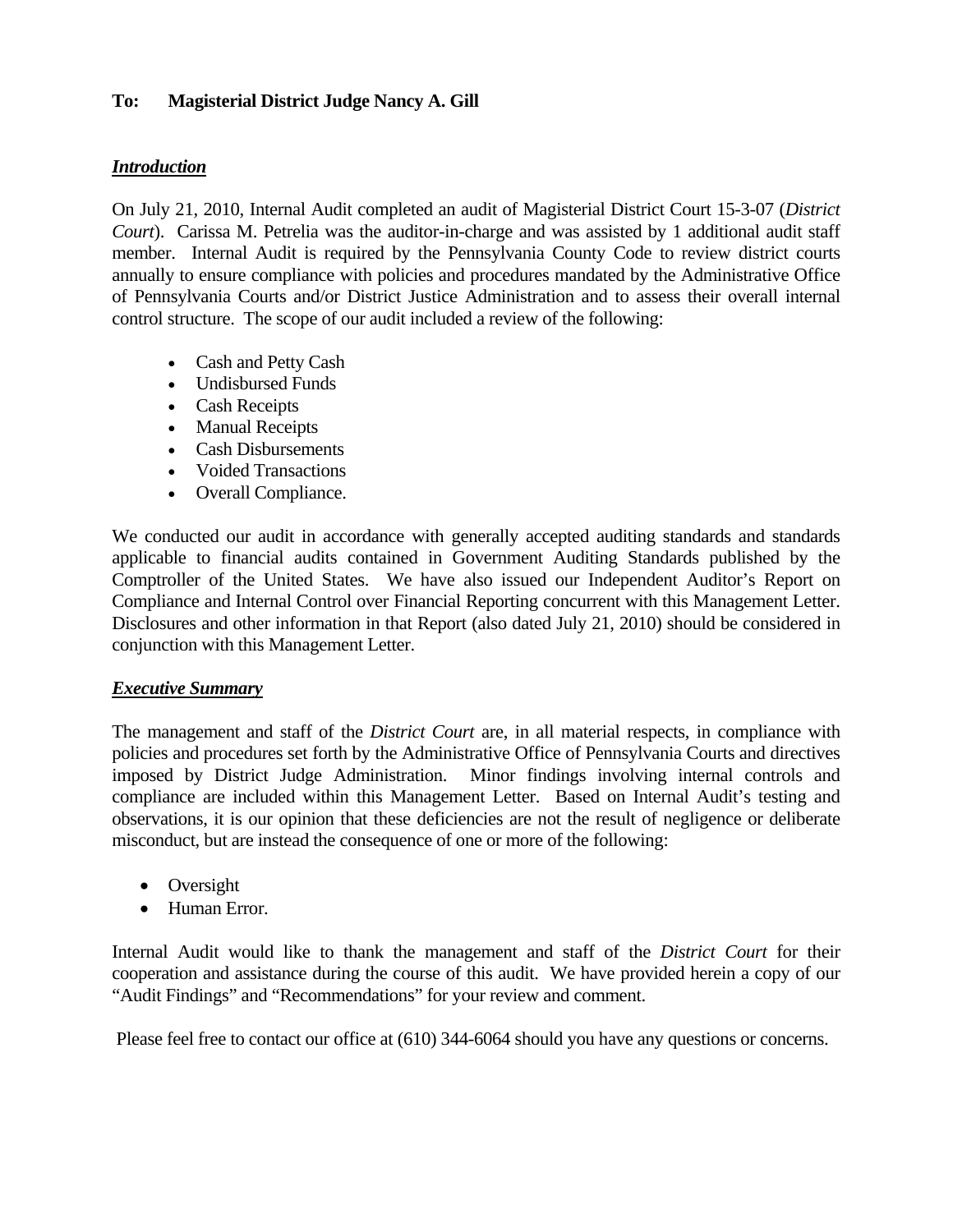## **COUNTY OF CHESTER**

# **MAGISTERIAL DISTRICT COURT 15-3-07**

## **FINDINGS AND RECOMMENDATIONS**

## **FOR THE YEAR ENDED DECEMBER 31, 2009**

## **I. COMPLIANCE WITH POLICIES AND PROCEDURES**

In order to test compliance with all applicable policies and procedures, Internal Audit selected a statistical sample of 25 case files out of a total population of 6,444 case files created in 2009. In addition, we performed other related tests of cash receipts, cash disbursements, manual receipts, undisbursed funds, and voided transactions. Sample sizes for the tested areas were determined through a risk assessment analysis based on the results of the *District Court's* prior year audit and current year case load. We believe the results of our tests are representative of the entire population on the basis of accepted audit sampling principles.

#### Finding 1: Voided Disbursements

Internal Audit noted the following:

 $\triangleright$  In 2 instances, the office check copy was not marked "void".

### Recommendation

Internal Audit recommends that the *District Court* takes greater care when labeling voided disbursements to ensure that office check copies get marked as "void/lost/stale".

#### *Auditee Response*

*These checks were properly noted "VOID" on the file copy but not on the "OFFICE CHECK COPY".* 

*The Office Manager has placed a reminder note on the "CHECK COPY" binder to avoid this oversight in the future.*